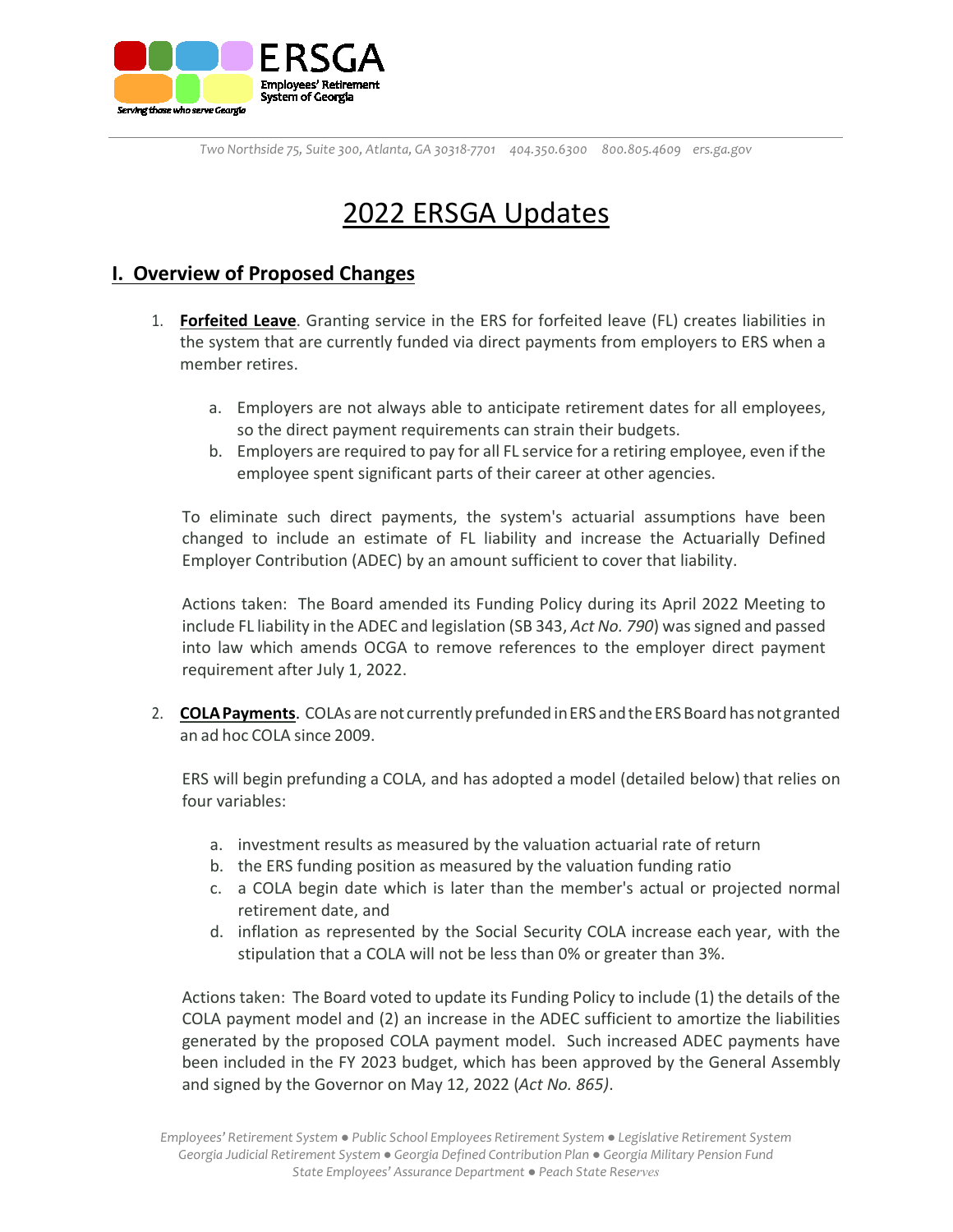

In addition, the Board voted and approved a 1.5% COLA for eligible ERS members at its regular April 2022 Board meeting to become effective July 1, 2022

3. **GSEPS 401(k) Matching Contributions**. The current 401(k) employer match is 100% of the first 1% of pay saved by the members, and 50% of the next 4% of pay, resulting in a maximum employer match of 3% of the member's pay, provided the member saves at least 5%. This applies to GSEPS members only, not to the New Plan or Old Plan members.

Turnover among active state employees is currently at unacceptably high levels, and recruiting new employees is expensive and time-consuming in a competitive job market. Training new employees is also very costly.

Effective July 1, 2022, legislation proposed by ERS was passed to increase the employer match to 100% of the first 5% of pay. Members with at least six years of Creditable Service can also receive a higher match, with a maximum of a 9% match at 13 or more years of service, provided they save at least 5% of their pay.

Action taken: SB 343 (*Act No. 790*) contained all necessary legal provisions for providing the increased employer match, which was signed by Governor Kemp on May 2, 2022. Along with SB 343, the FY 2023 Budget (*Act No. 865*) contained necessary appropriations to fund this employer match increase.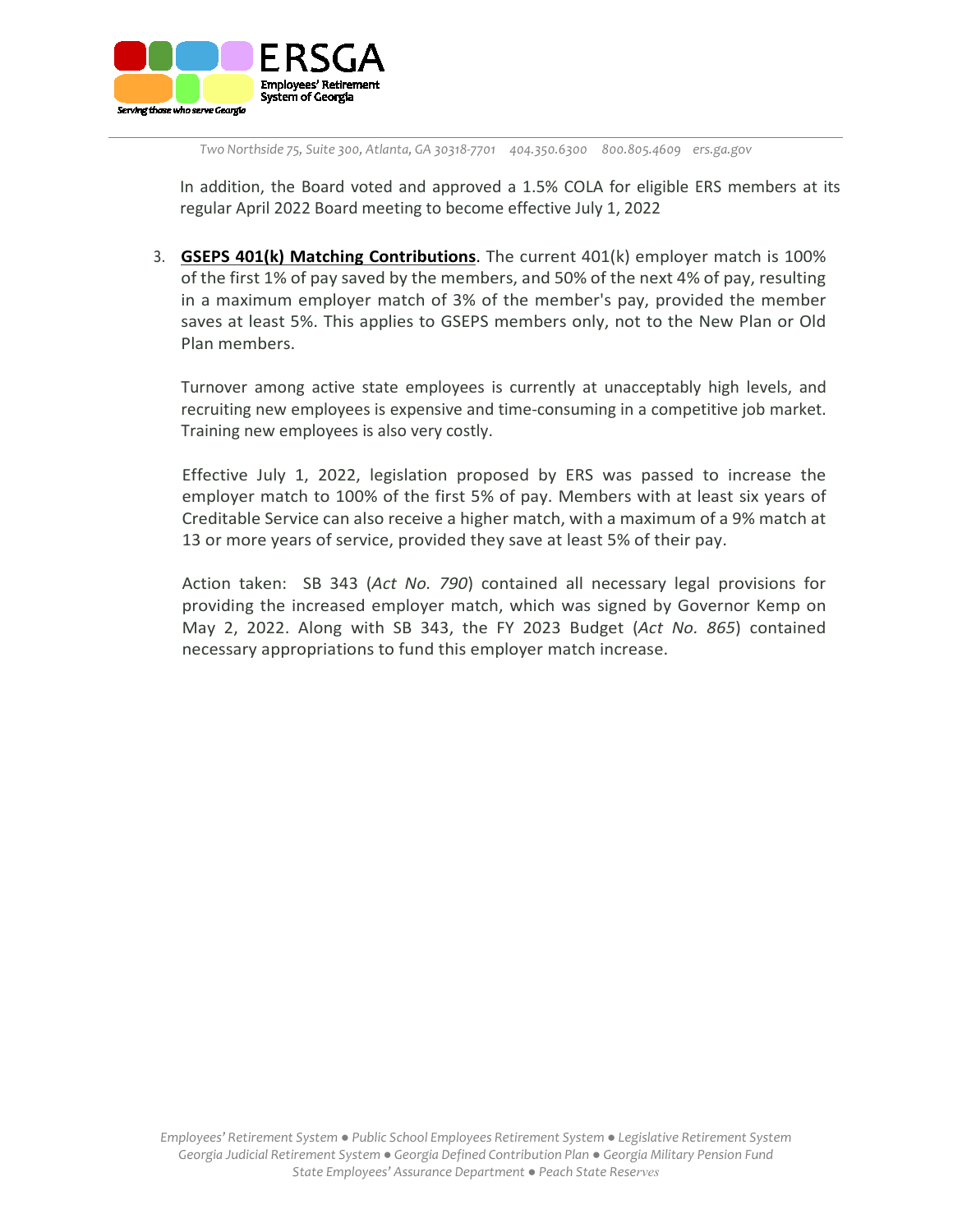

# **II. Legislative Updates**

**Passed Legislation** – SB 343 (*Act No. 790*, signed on May 2, 2022 and effective July 1, 2022)

**Section 1** – Specifies that employers shall contribute amounts relating to creditable service for forfeited leave only for retirements that become effective prior to July 1, 2022.

• All forfeited leave payments for future retirements beyond such date will be factored into actuarial assumptions for ERS and paid as part of the ADEC.

**Section 2** – Updates 401(k) employer matching structure for GSEPS members of ERS.

- Employers will match employee contributions on a one-for-one basis up to a maximum of five percent of the employee's pay.
- GSEPS members with more than five years of creditable service and who contribute five percent to their 401(k) would receive an additional 0.5 percent employer match for each year of service that exceeds five years.
- The additional employer matching contribution will be capped after 13 years of service, which is equivalent to a maximum employer contribution of nine percent.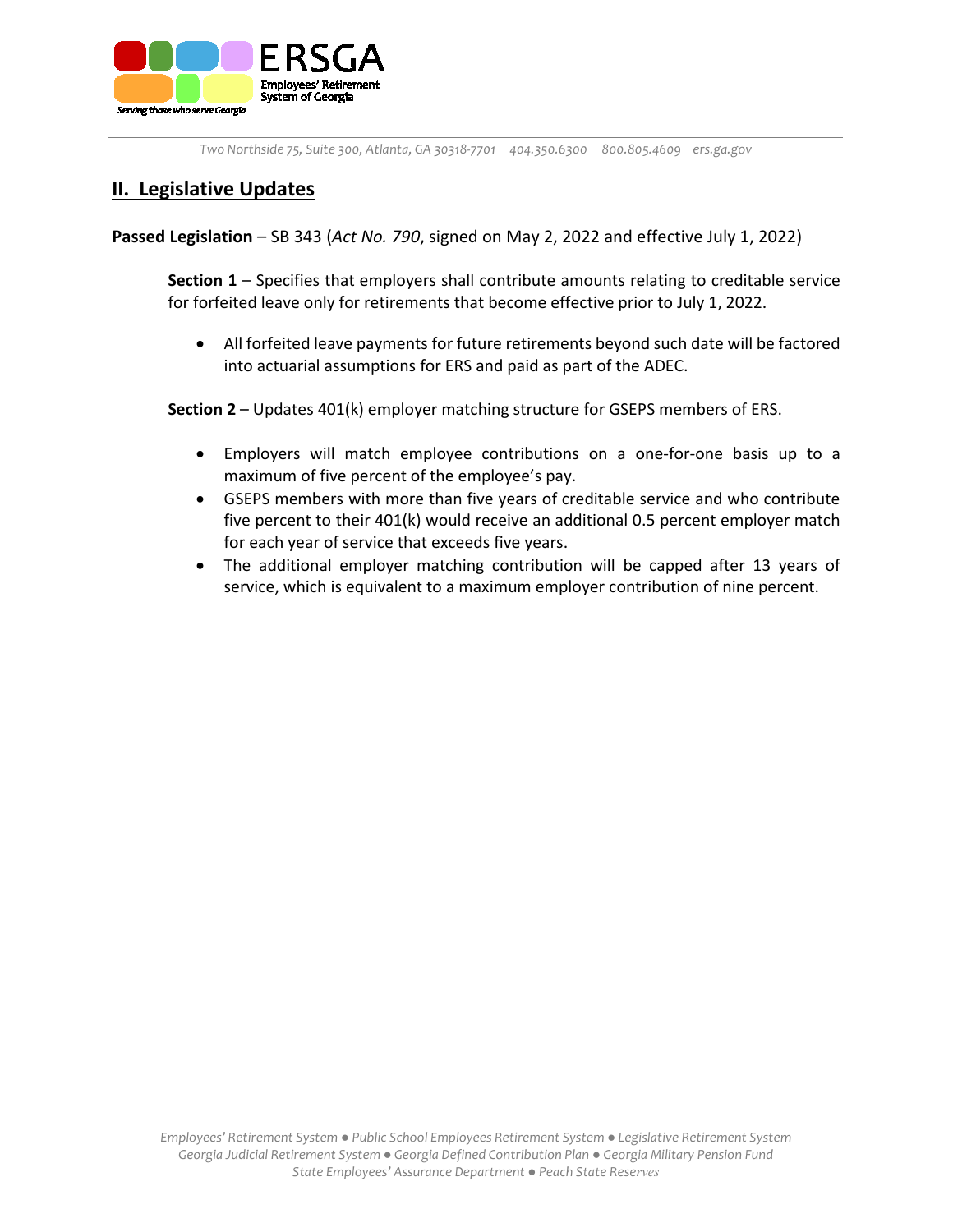

# **III. ERSGA Board Updates**

## **Funding Policy**

**COLA Amounts.** During the regular April Board Meeting, the ERS Board considered and voted in favor of adopting several amendments to the Board's Funding Policy. This included implementing a prefunded, variable COLA for all eligible ERS retirees and beneficiaries which is encompassed in the Actuarial Accrued Liability and Normal Cost of the System and funded through an increase in the ADEC.

Annual COLAs, ranging from no less than 0% to no more than 3%, will be granted as follows:

- 1. The system's recent investment performance, as measured by the Actuarial Rate of Return, will be compared to a target rate of return, known as the "Hurdle Rate", which will be set at approximately 6%.
	- a. If the Actuarial Rate of Return is less than the Hurdle Rate, the COLA for that year will be 0%.
- 2. The Actuarial Rate of Return which is in excess of the Hurdle Rate is the "Excess Return".
- 3. The amount of Excess Return that may be considered as a possible COLA payment will be based on the funded ratio of the system:
	- a. If the funded ratio is less than 70%, the COLA will be 0%
	- b. If the funded ratio is 70%-79%, multiply the Excess Return by 0.25
	- c. If the funded ratio is 80%-89%, multiply the Excess Return by 0.50
	- d. If the funded ratio is 90%-99%, multiply the Excess Return by 0.75
	- e. If the funded ratio is at least 100%, multiply the Excess Return by 1.00
- 4. The possible COLA payment will be no higher than the rate of inflation, as measured by the COLA increase granted to Social Security recipients at the beginning of the current calendar year.
	- a. If the possible COLA payment is greater than 3%, the COLA will be capped at 3%
- 5. The COLA will be rounded to the nearest 0.25% and paid to eligible retirees (and beneficiaries of retirees) who have exceeded the later of their Normal Retirement Date or actual retirement date by at least 12 months.